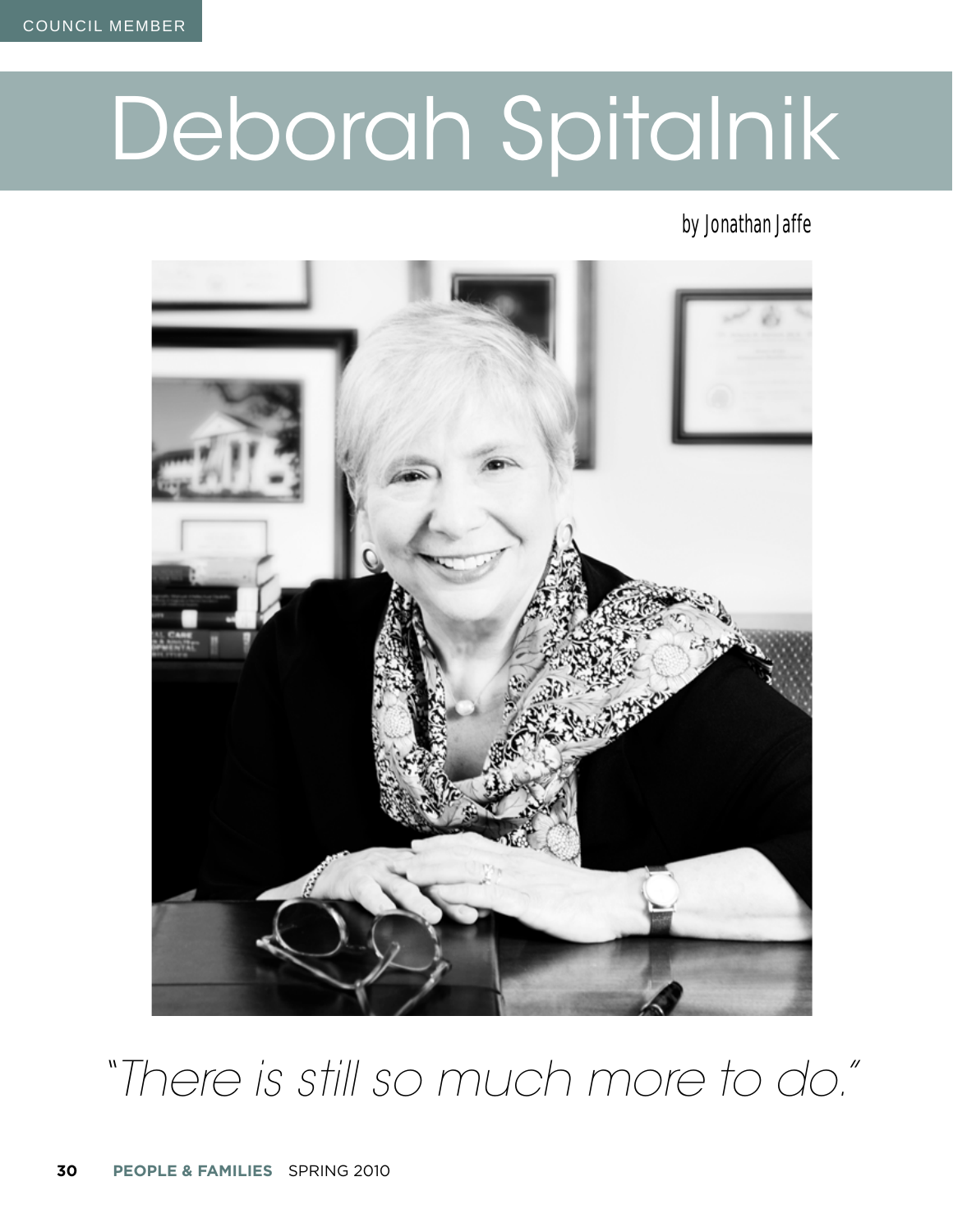*"Through my initial introductions to people with disabilities, I saw that disability is not just a condition. Disability is related to social circumstances and to individual rights."*

T here are pivotal events in everyone's life. For Deborah Spitalnik, that event was a 1977 Temple University conference that attracted pioneers and luminaries in the field of developmental disabilities.

Among them were psychologist Seymour B. Sarason, who helped establish the field of community psychology; and three prominent disability advocates: Gunnar and Rosemary Dybwad and Elizabeth Boggs.

While Spitalnik—coordinator for the event said she saw herself "as merely staff for the conference," its participants saw her as more.

"They were gracious and supportive," she recalled. "The chance to meet and to interact with such people propelled me forward. Knowing these people made a difference in my life, a difference in the path I took and changed the course of my life."

Today, Spitalnik—executive director of the Elizabeth M. Boggs Center on Developmental Disabilities in New Brunswick and professor of pediatrics at UMDNJ-Robert Wood Johnson Medical School—is well-known in the developmental disabilities community.

"She's a little like E.F. Hutton; When Deborah speaks, people sit up and listen," said family advocate Donna Icovino, who serves with Spitalnik on a state Department of Human Services' task force that is creating a service and support plan for people with co-occurring developmental disabilities and mental health needs.

When the dual-diagnosis task force first met in January 2008, Icovino said, she was quick to notice "Deborah's compassion and commitment. She's a person with incredible knowledge, foresight and energy. She is a comprehensive thinker who comes up with creative solutions."

Spitalnik, an author and lecturer, has distinguished herself in her field. She is the past chair of the President's Committee for People with Intellectual Disabilities and a past president of the Association of University Centers on Disabilities.

Spitalnik also serves on a host of committees and boards, including the New Jersey Council on Developmental Disabilities, The Governor's Council for the Prevention of Mental Retardation and Developmental Disabilities, and the Governor's Advisory Council on Traumatic Brain Injury.

Like those who encouraged her 30 years ago, Spitalnik now helps to advance young people in the developmental disabilities community.

"When I was younger, I sought her advice and counsel," said Tom Baffuto, executive director of the Arc of New Jersey. "Now that I've been around awhile, I find myself still seeking her advice and counsel. We just had a difficult issue raised in our office. The first words out of my mouth were to get hold of Deborah and see what she thinks."

Spitalnik is also known for contributing to and assisting New Jersey with the creation of policies and initiatives.

"In her role at the Boggs Center, Deborah has personally invested in the success of every single Director of Developmental Disabilities that New Jersey has had," said Nancy Thaler, executive director of the National Association of State Directors of Developmental Disability Services. "No matter what the circumstance or issue, Deborah sees it as part of her mission to provide the tools and the resources they need for success.

"People in state government are often easy scapegoats for dissatisfaction and blame," added Thaler, a former Pennsylvania director of developmental disabilities. "That's not Deborah. She's always positive, always supportive and helpful. She knows that people with disabilities can be better served if everyone works together."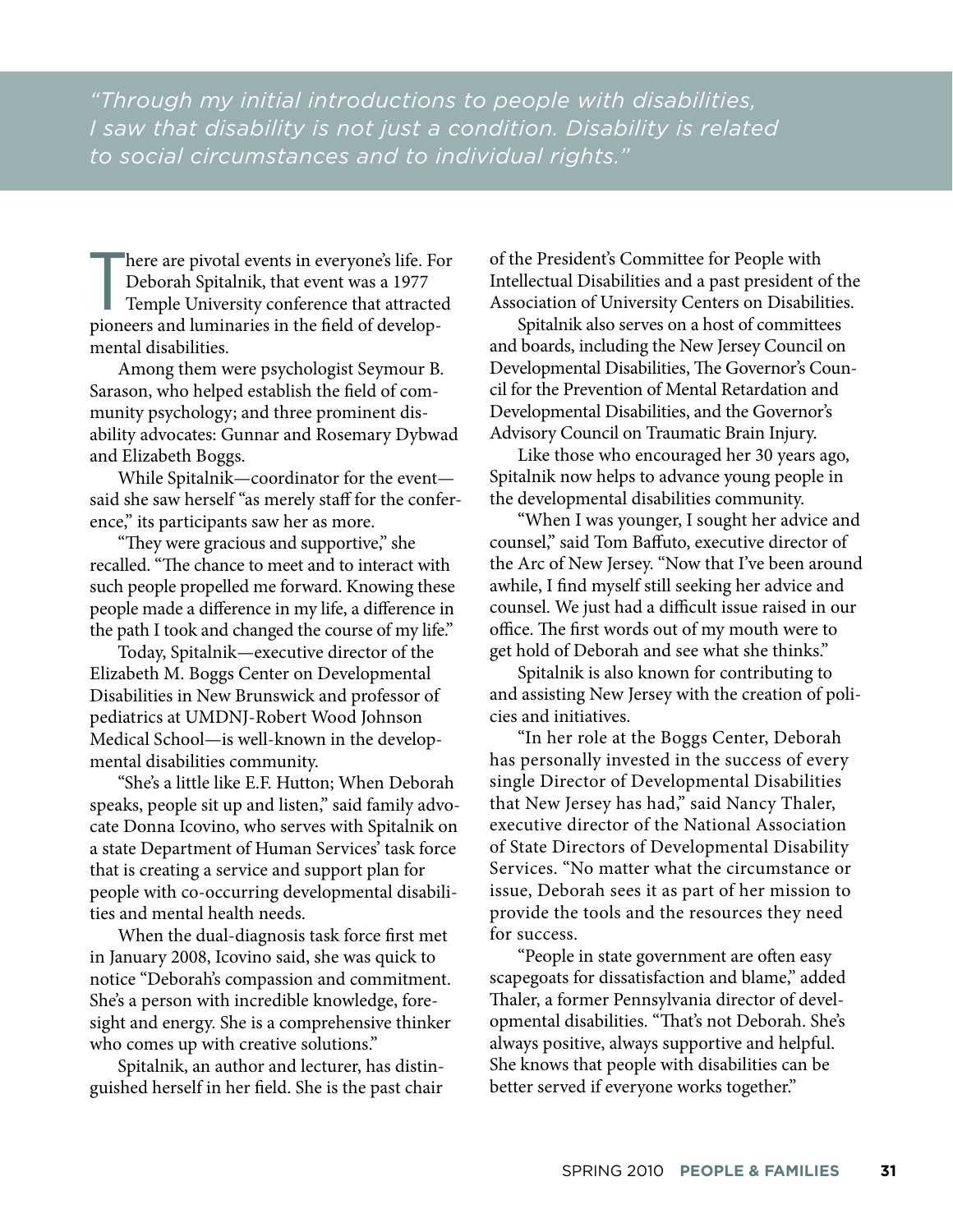#### **FROM PRE-MED TO DISABILITY POLICIES**

In the late 1960s, Spitalnik said, she was a pre-med student at Brandeis University, but was "drawn to social issues" and ended up majoring in sociology and psychology. While an undergraduate, she volunteered at an overcrowded Massachusetts institution and between her junior and senior years, she worked at Bellevue Hospital's psychiatric facility in New York on a social work fellowship.

After graduating college in 1970, she taught kindergarten at an impoverished Boston elementary school while working toward a graduate degree in education and social policy at Harvard University. Spitalnik said her work experiences began to show her "how very little society valued the poor, minorities, and adults and children with disabilities.

"Th rough my initial introductions to people with disabilities, I saw that disability is not just a condition. Disability is related to social circumstances and to individual rights," Spitalnik said. "So, a lot of disability policy are rights issues. Disability issues are tied to issues of class, poverty and race, which can make people feel and actually be more vulnerable.

"Th ose experiences made me curious about the intersection between people and policy," she added. "I began to think about how policy and the settings where people receive services helped to shape their lives. I started to develop my interest in public policy and the possibility of social change."

Spitalnik earned a graduate degree in 1973 and a child clinical psychology fellowship in 1975 at St. Christopher's Hospital for Children in Philadelphia. Spitalnik then worked as a child development consultant while she pursued her doctorate in clinical psychology at Temple University.

It was at Temple in 1977 that Spitalnik said her career path changed at that conference on developmental disabilities. "The influence of the people at that conference was inspiring. It was like meeting your idols. These people were living legends," said Spitalnik.

Most notable among those who Spitalnik met was the late Elizabeth Boggs. "Elizabeth was very gracious to young people. She was delighted to offer her support and guidance," said Spitalnik. "Over time, we came to develop a strong professional and personal relationship."

When Spitalnik and her husband, John Weingart—now associate director of the Eagleton Institute for Politics at Rutgers University moved to New Jersey in the early 1980s, they lived a short drive from Elizabeth Boggs' home.

"Elizabeth introduced us to other young people, as she called us, and she helped me make professional contacts," she recalled, fondly.

After finishing her graduate studies at Temple, Spitalnik worked at the university's Developmental Disabilities Center where her research helped to shape the litigation that ultimately closed the Pennhurst State School in Montgomery County, Pa.

In the 1981 landmark de-institutionalization case, Pennhurst State School v. Halderman, the U.S. Supreme Court affirmed the rights of children with developmental disabilities to receive appropriate treatment and education.

Spitalnik said her previous work experiences at the Massachusetts institutions and at Bellevue made her "very troubled" that children and adults with disabilities were segregated in special schools and institutions. "At that time, we as a society did not address their issues or their needs; society denied them their basic rights," she said.

Spitalnik later used her experience in the Pennhurst case to help close the Laconia (N.H.) State School and Training Center in 1991 and the Mansfield (Conn.) Training School in 1993.

While Spitalnik praised the Supreme Court's 1999 Olmstead decision which affirmed the right of people with disabilities to live in the community, she also stressed "it's not just about de-institutionalization. It must also be about building community capacity and providing the appropriate services and supports people need to have real quality of life in the community. There is still so much more to do."